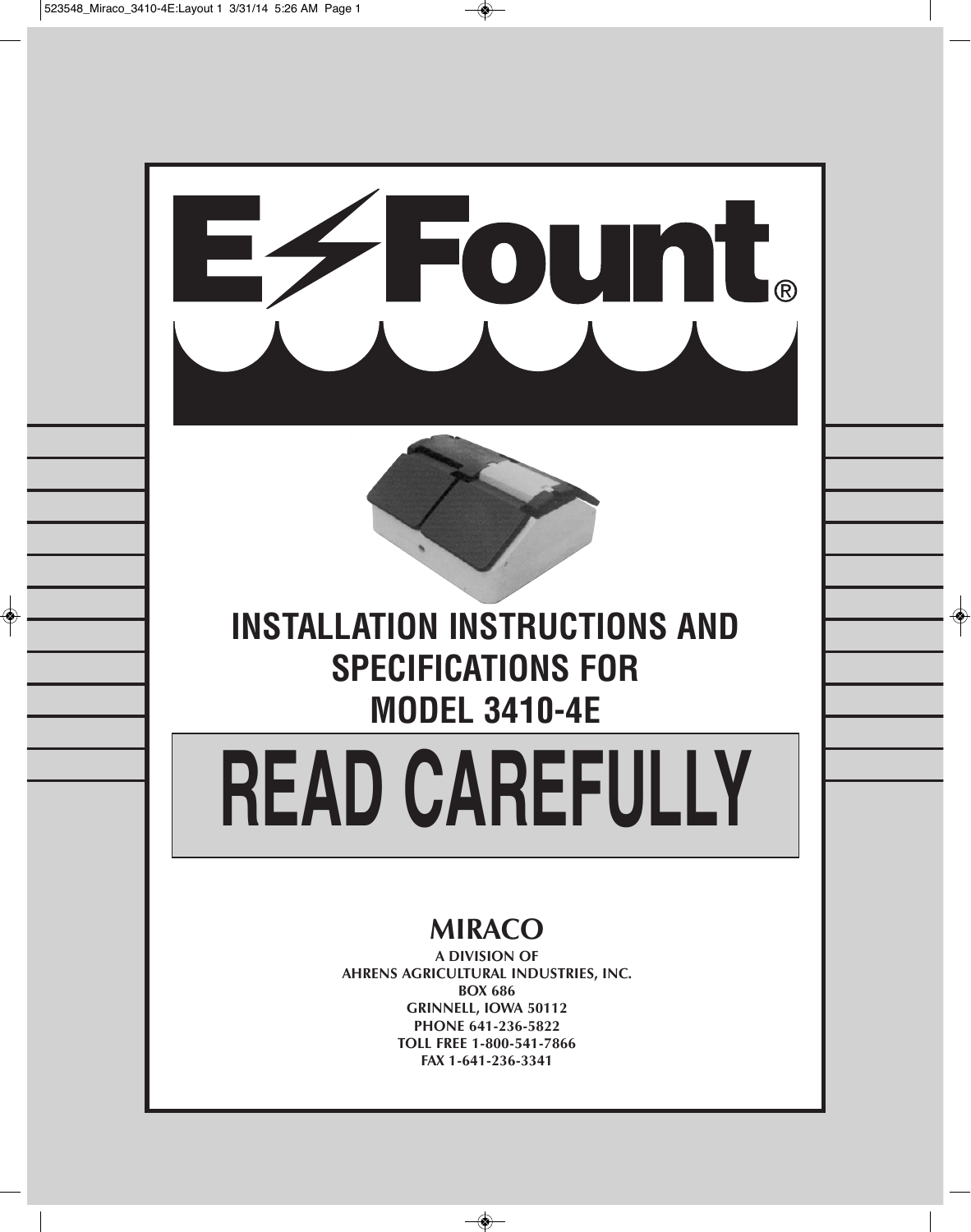## **SPECIFICATIONS**

#### PART 1 - GENERAL

- A. **DESCRIPTION:** 
	- The MiraFount is the finest operating, lowest cost, energy-free livestock waterer on the market today. 1. The sealed atmosphere helps prevent the formation of scum and algae. It also prevents tongue injuries from contact with frigid steel.
	- $2.$ The earth temperature of the water will keep your MiraFount flowing in cold weather and also keeps the water cool in hot weather. Thermal engineering and special design of the lid closures make it work in all types of weather.
	- $3.$ All edges are curved and sloped to prevent injury to people and animals. No energy is required, eliminating the danger of electrocution and fire hazards.
- **WEIGHTS & DIMENSIONS B.**

| Model #     | Capacity                      | <b>Gallons</b> | <b>Description</b> | <b>Dimensions</b>              | <b>Weight</b> |
|-------------|-------------------------------|----------------|--------------------|--------------------------------|---------------|
| $3410 - 4E$ | $200$ hd. hogs<br>80 hd. sows |                | 4 lift up lids     | $34" \times 36'/2" \times 16"$ | 85#           |

#### C. MATERIAL NECESSARY FOR INSTALLATION:

- Concrete 1.
- $2.$ P.V.C. Glue
- #834 insulated tube  $3.$
- $4.$ Thread sealer or teflon tape
- PART II MATERIALS, PRODUCTS
	- A. **MATERIALS:** 
		- High impact Rockite<sub>TM</sub> polyethylene.  $1.$
	- **INSULATION: B.** 
		- $1.$ The base, cover and lid closures are filled with a 3" thickness of Urethane foam.
	- $\mathsf{C}$ VALVE:
		- 1. Miraco plastic valve with stainless steel rod and ends.

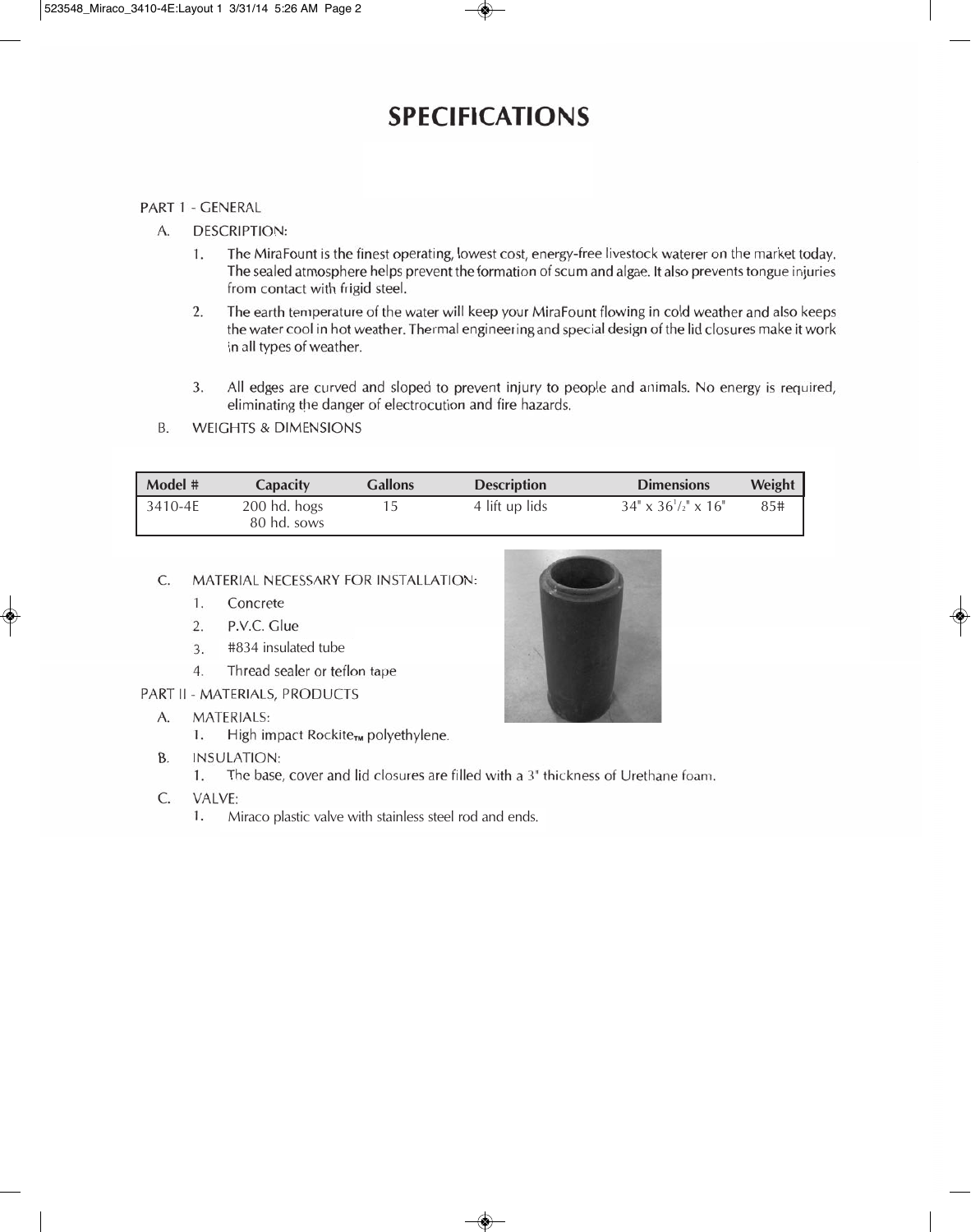# **Mirafount #3410-4E INSTALLATION INSTRUCTIONS**

NOTE: For cold climates, insulate the upper portion of your heat well with styrofoam or blue board rigid insulation.



#### Step 1

Install your heat well at least 1' below frost or down to your water line to insure frost free operation. Install the water line so it comes up close to the center of the heat well. Always allow the cement to harden at least 72 hours before you continue to next steps. Place the pipe insulation over the fill line leaving it about 2" above the cement and pull the nylon tie tight so the insulation doesn't slip down. For best results, use the #834 thermal heat tube available from Miraco.

Miraco has an insulated tube for heat wells. This 30" long unit provides maximum protection for your water line.



#### **Step 2**

Pull the paper backing off the rubber gasket furnished in your parts carton. Stick this gasket on the bottom of your tank. Keep the gasket as close to the edge as possible. This is necessary to keep air out and keep your heat well dry.



#### **Step 3**

Attach anchor chips with  $5/16''$  x 1" stainless steel bolts and tighhten.





Place the tank over the fill line and position the tank so the fill line is centered in the pit. Using a  $\frac{3}{8}$  cement drill, drill the anchor holes. Note on some tanks it is necessary to be off center a little to make sure the tank covers the hole.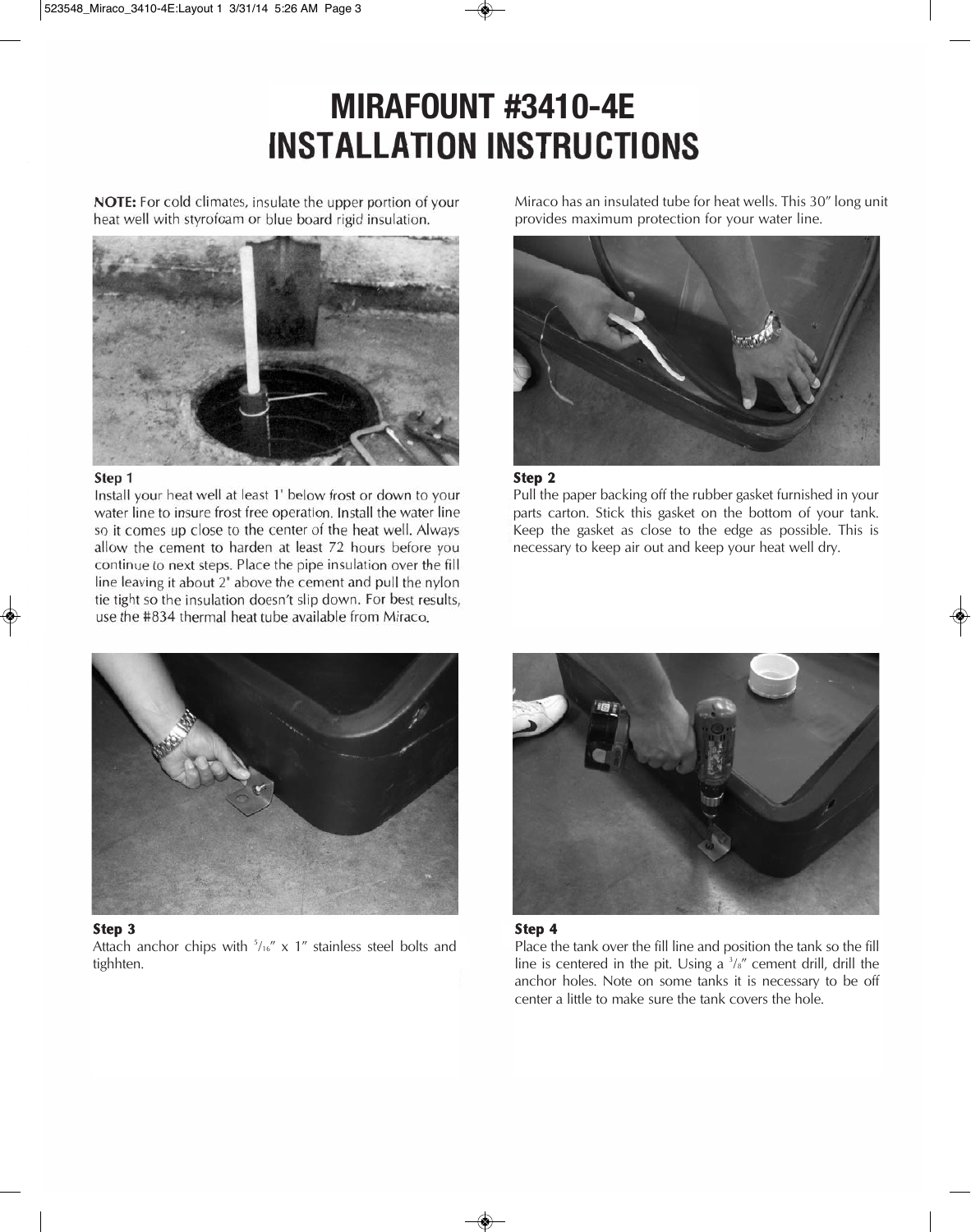

#### **Step 5**

After you have completed steps 1 thru 4 in the installation booklet, your fill line will be standing above the 4" riser pipe.



#### **Step 6**

With a pen or pencil, make a mark on the fill line  $2<sup>3</sup>/<sub>4</sub>$ " below the top of the 4" outer fill pipe.



#### **Step 7**

The riser pipe is not glued into the bottom fitting. Pull the riser pipe out of the bottom fitting.



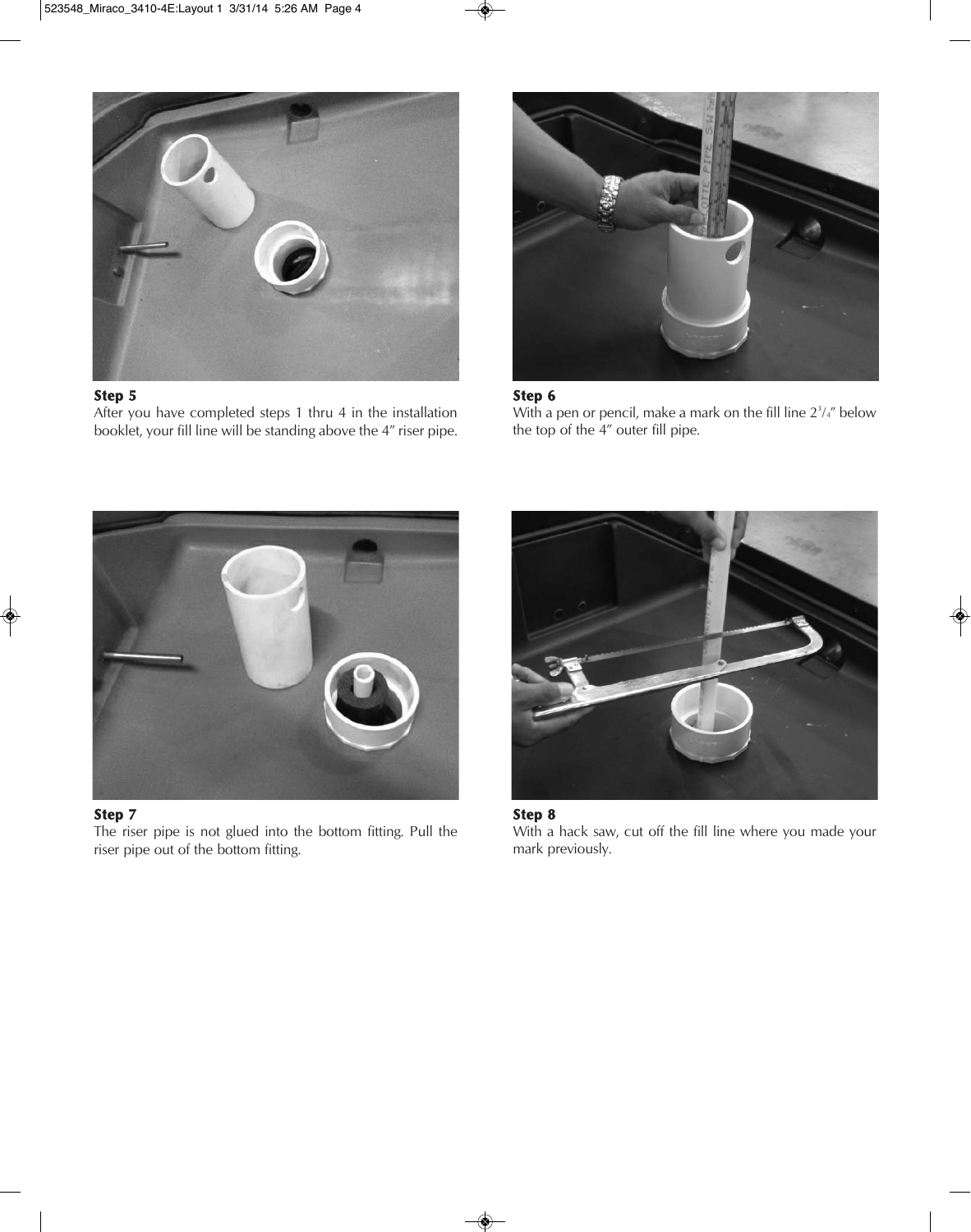

#### **Step 9**

AFTER applying pipe sealer to all the male fittings and plug in the  $\frac{3}{4}$ " "T," glue the "T" assembly to the fill line with the threaded fitting pointed at 90˚pointing to the short end of the tank. Point the fitting toward the wall that's closest.



**Step 10** Make any adjustments before the cement sets up.



#### **Step 11**

Using the same PVC cement, apply it to the bottom of your 4" riser pipe. Make sure all connections are clean before applying glue.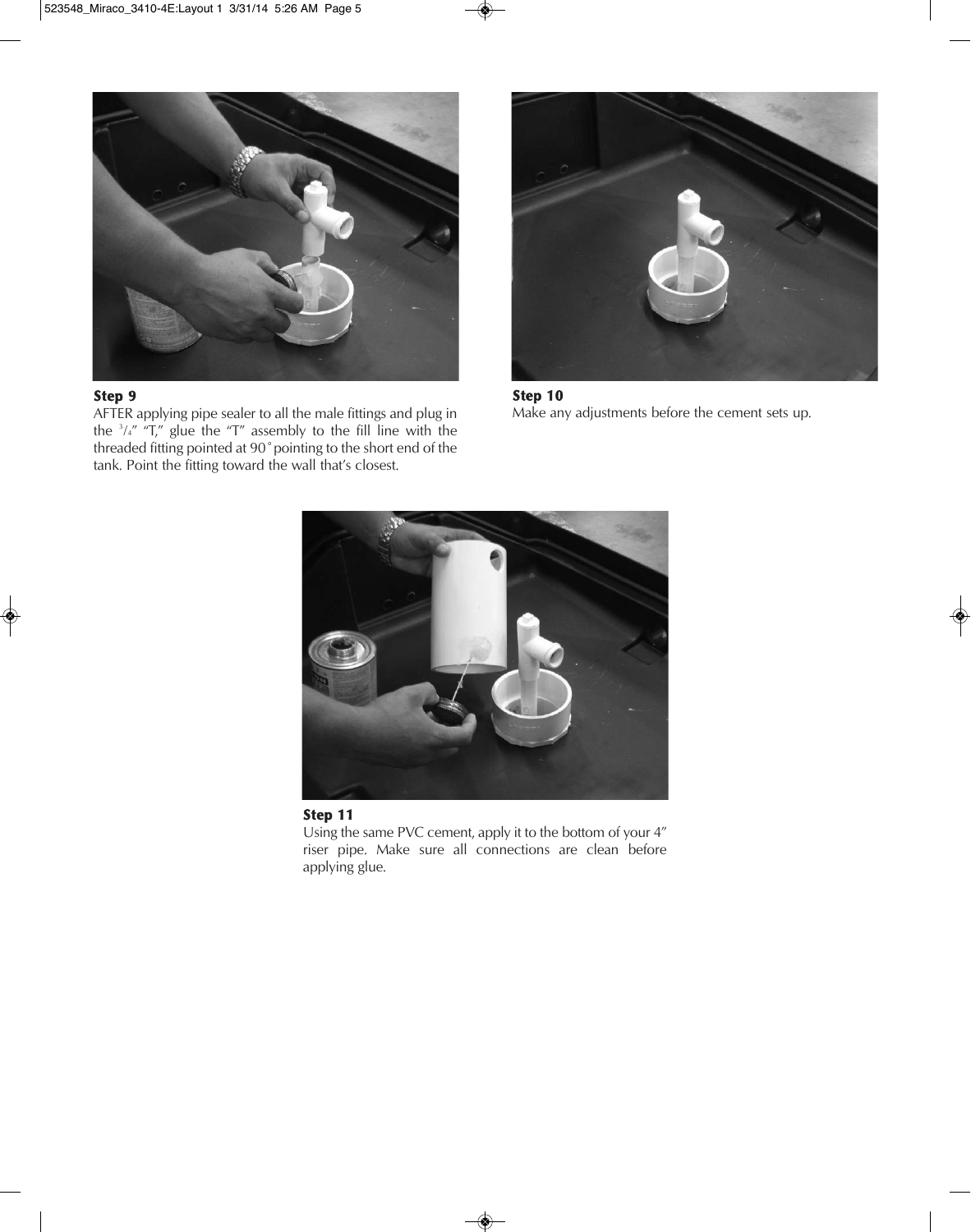

### **Step 12**

After PVC cement has been applied, push the riser pipe into the bottom fitting and align with the "T" fitting so the "T" fitting fits into the  $1<sup>1</sup>/<sub>4</sub>$ " hole at the top of the riser pipe.



**Step 13** Apply teflon tape sealer to the valve threads.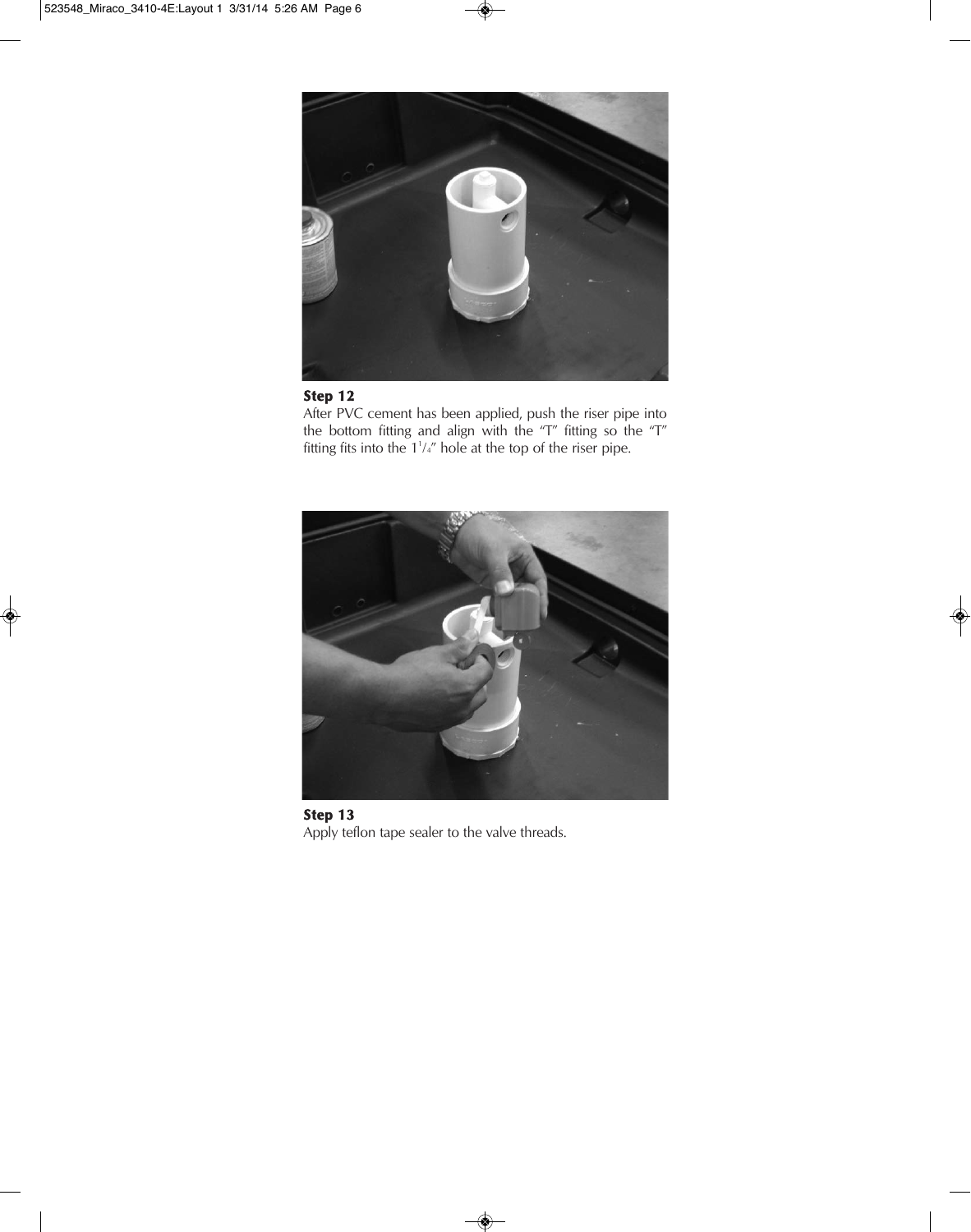

**Step 14** Install the bob float and arm with the brass thumb screw.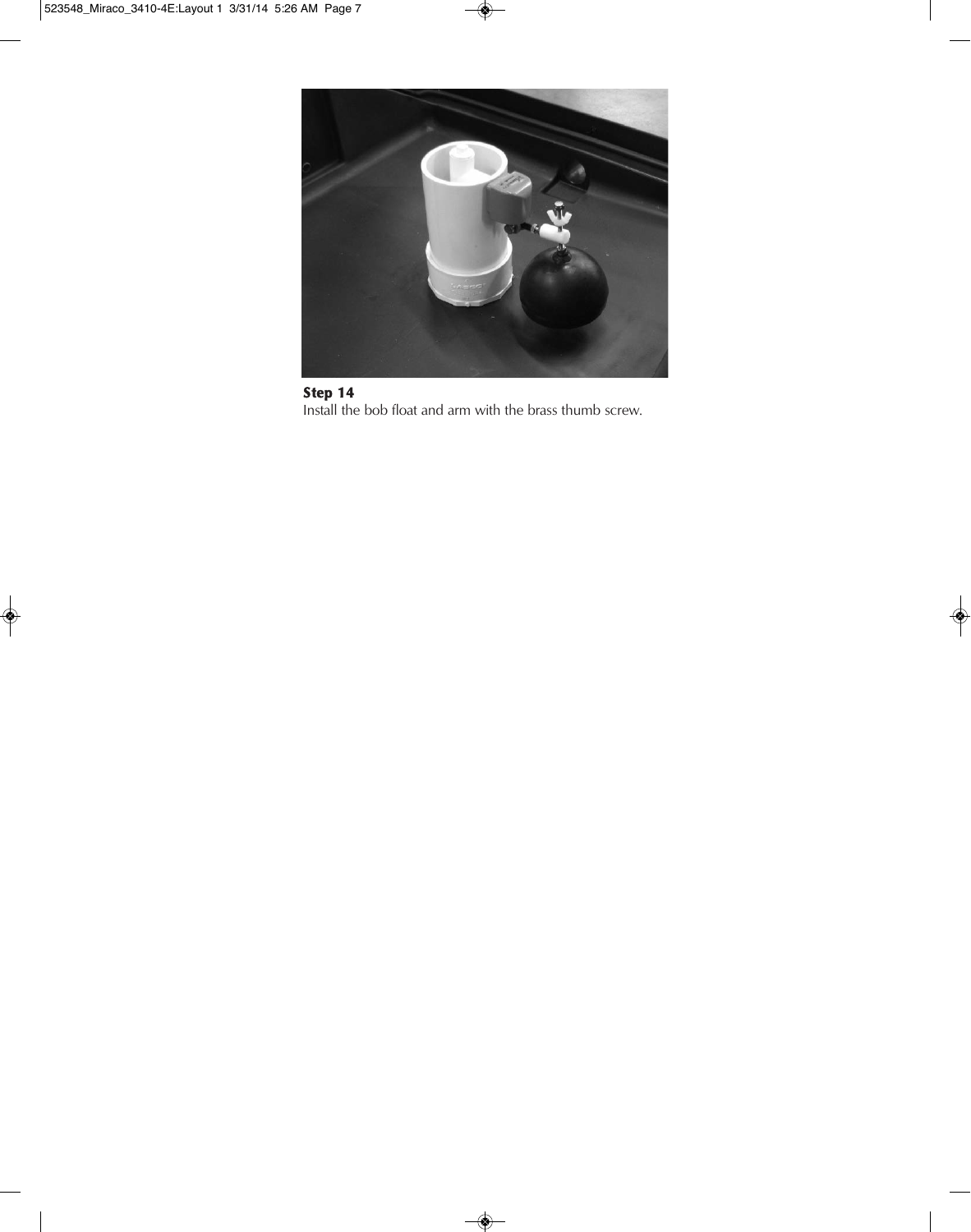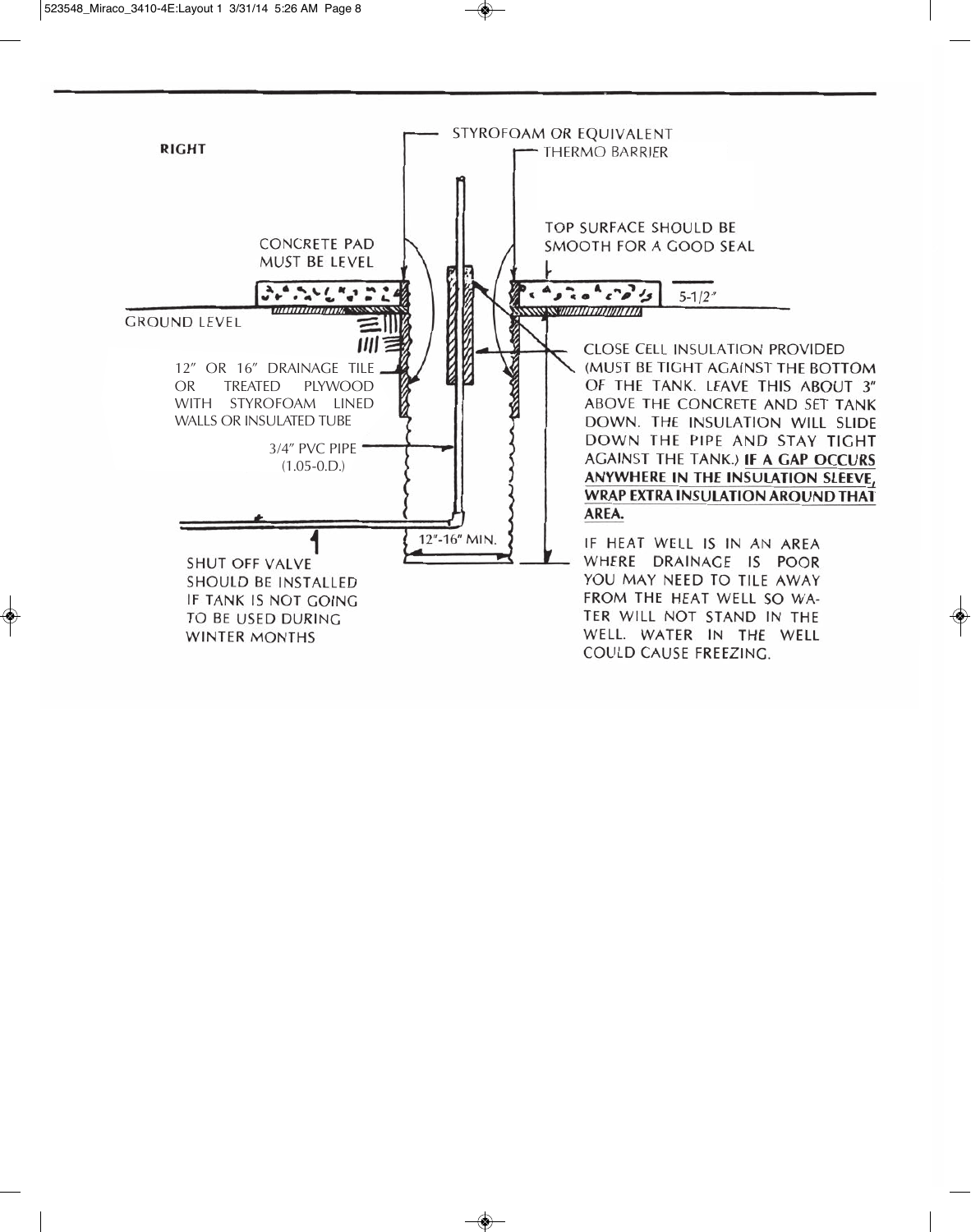

**PROPER INSTALLATION OF DRAIN BACK SHUTOFF VALVE** 

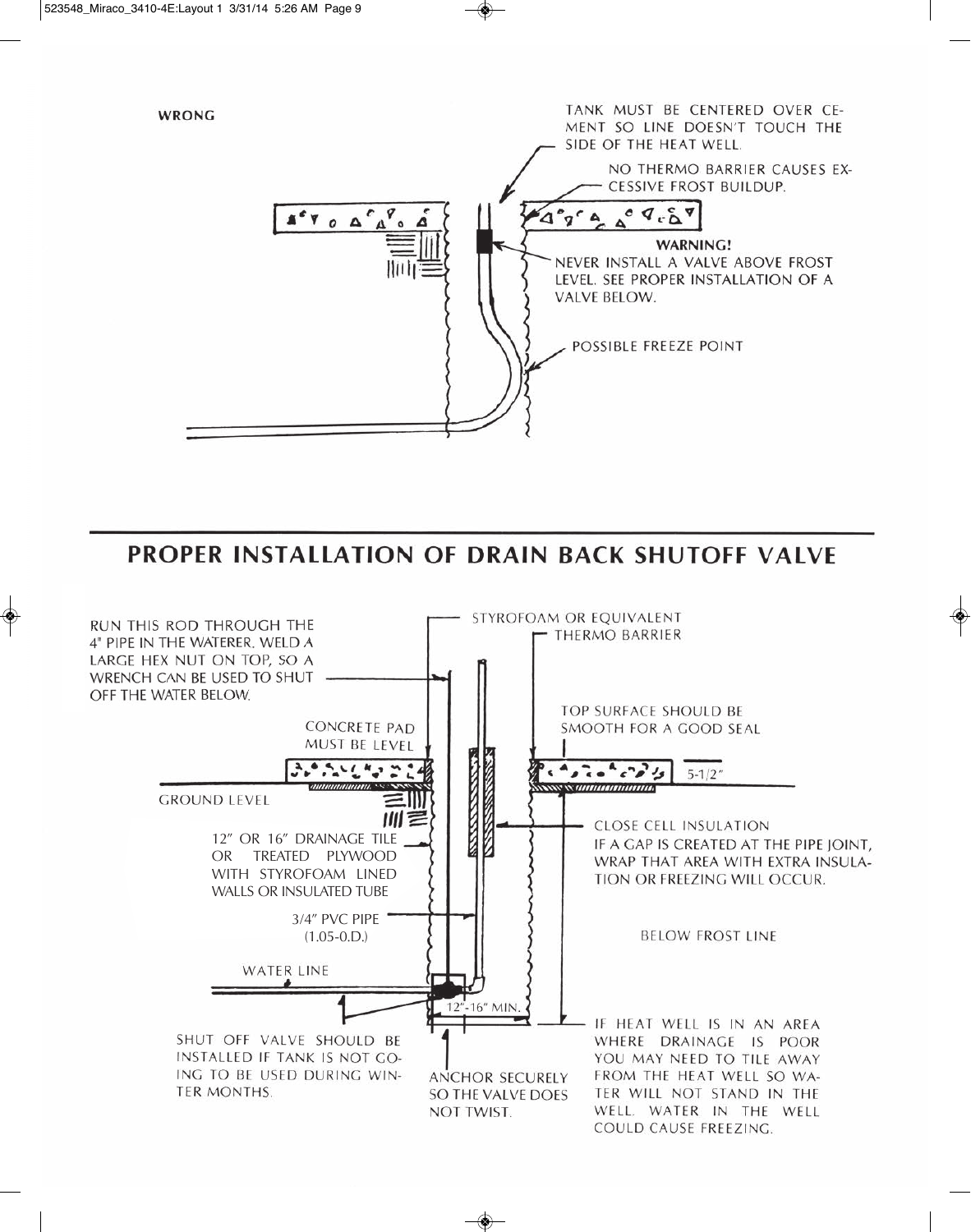### **BASE AND ANCHOR PLATE DIMENSIONS E MANAGEMENT TIPS \mathbf{H} = \mathbf{H} \mathbf{H} \mathbf{H} \mathbf{H} \mathbf{H} \mathbf{H} \mathbf{H} \mathbf{H} \mathbf{H} \mathbf{H} \mathbf{H} \mathbf{H} \mathbf{H} \mathbf{H} \mathbf{H} \mathbf{H} \mathbf{H} \mathbf{H} \mathbf{H} \mathbf{H} \mathbf{H} \mathbf{H} \mathbf{H} \mathbf{H} \mathbf{H} \mathbf{H} \mathbf{H} \mathbf{H} \mathbf{H} \mathbf{H} \mathbf{H} \mathbf{H} \**

DRILL ANCHOR BOLTS IN AFTER SETTING TANK. USE 3/8" CEMENT DRILL



BECAUSE OF EXPANSION AND CONTRACTION OF THIS TYPE OF MATERIAL WE RECOM-MEND DRILLING ANCHOR BOLTS IN AFTER THE TANK IS SITTING ON THE CONCRETE PAD.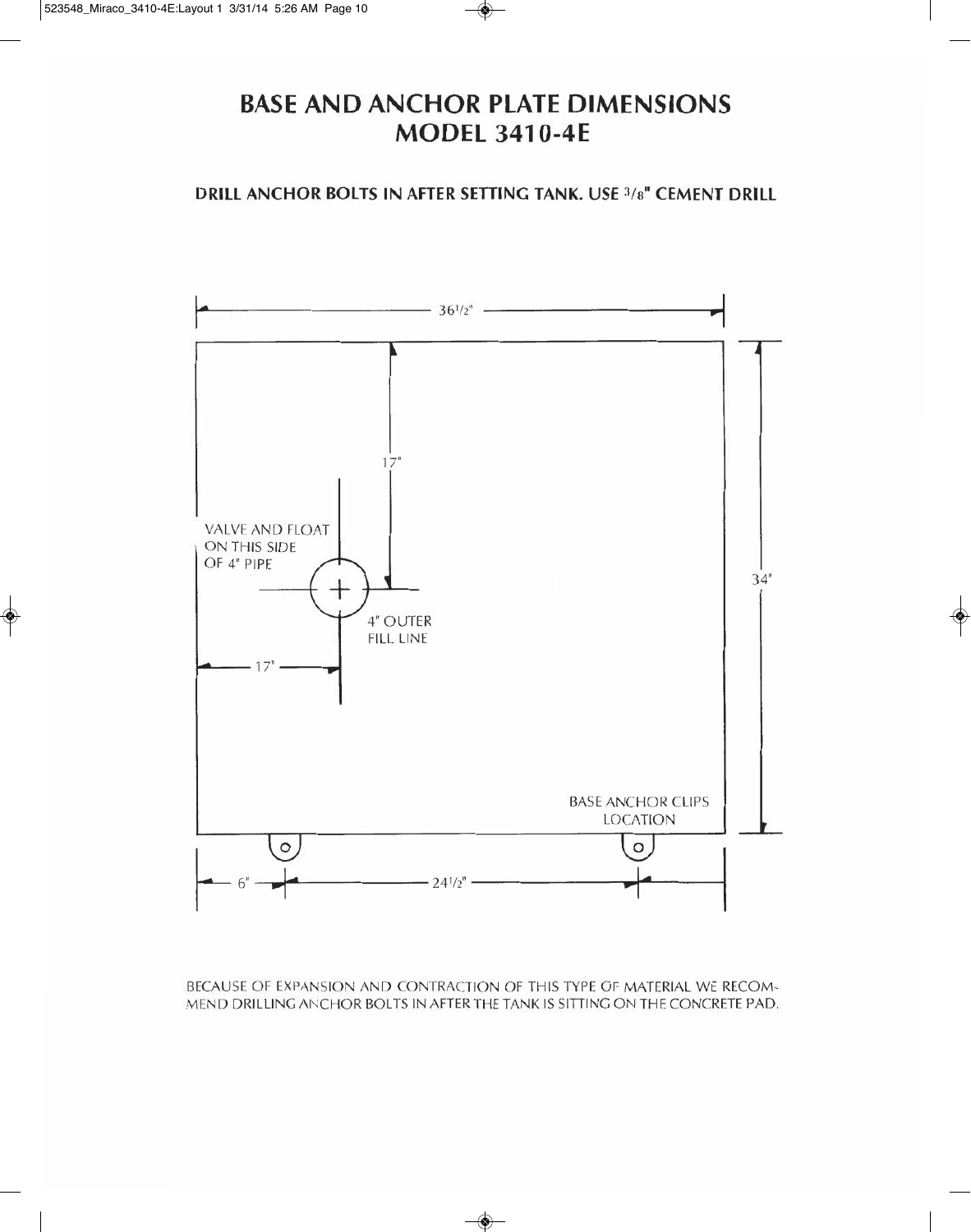### **MODEL 3410-4E MANAGEMENT TIPS**

1. For short periods of time when you're not using the MiraFount in winter, you can dip 3-5 gallons of water out every day and the tank will sustain itself until livestock are using it again. If you plan on not using it for a long time, merely drain it and shut off the water. This is where the shut off valve comes in handy.

2. In case of power failure, merely keep the livestock away from the waterer so they can't drink it down. If this has already happened, then a small amount of hot water is all you need. **NEVER USE AN OPEN FLAME TO THAW ICE!**

3. Management is necessary in any operationand this includes checking your waterer daily. Wateris very importantand any malfunction should be attended to immediatley. This is good practice for any make of waterers.

4. The MiraFount should be cleaned periodically, especially the ones being used for hogs. Mud can hamper the proper operation of the MiraFount.

5. If your valve is seeping, check the valve for foreign materials first. This is the biggest cause of seeping valves. If youhave extremely rusty water or dirty water, your valve should be cleaned periodically.

6. If you have any questions give us a call at 641-236-5822.

7. If valve persists on leaking, use an allen wrenchto tighten the orifice under the plunger. Turn clockwise to tighten.

8. Important: On the MODEL 3410-4E it is very importantthat the water level be maintained at the highest possible level.

9. Drain plugs are to be placed inside the tank to plug the drain hole.